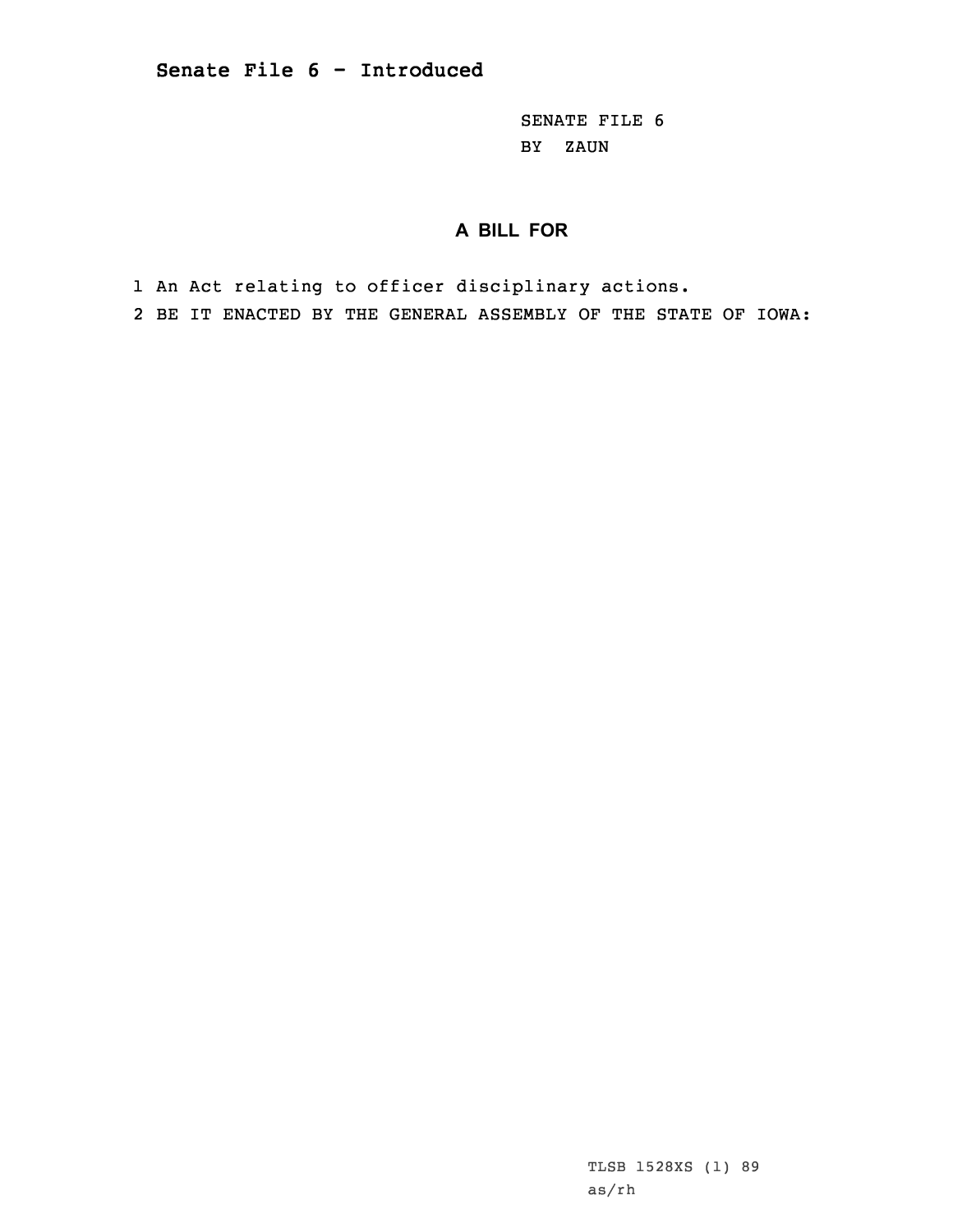1 Section 1. Section 80F.1, subsection 1, Code 2021, is 2 amended by adding the following new paragraph:

 NEW PARAGRAPH. *g. "Brady list"* means <sup>a</sup> list of officers maintained by the county attorney's office, including officers who may have impeached themselves as witnesses and officers who may have violated the pretrial discovery rule requiring officers to turn over all evidence that might be used to exonerate a defendant.

9 Sec. 2. Section 80F.1, Code 2021, is amended by adding the 10 following new subsection:

11 NEW SUBSECTION. 20. *a.* An officer shall not be discharged, 12 disciplined, or threatened with discharge or discipline by <sup>a</sup> 13 state, county, or municipal law enforcement agency solely due 14 to the inclusion of the officer's name on <sup>a</sup> Brady list.

 *b.* This subsection does not prohibit <sup>a</sup> law enforcement agency from dismissing, suspending, demoting, or taking other disciplinary actions against an officer based on the underlying actions that resulted in the officer's name being placed on <sup>a</sup> Brady list including any impeachment evidence against the officer or evidence that the officer may not have turned over exculpatory evidence to <sup>a</sup> defendant. If <sup>a</sup> collective bargaining agreement applies, the actions taken by the law enforcement agency shall conform to the rules and procedures adopted by the collective bargaining agreement.

25 Sec. 3. BRADY LIST INTERIM COMMITTEE.

26 1. The legislative council is requested to establish <sup>a</sup> Brady 27 list interim committee for the 2021 interim. The purpose of 28 the committee shall be to do all of the following:

29 a. Study the disclosure of information contained in officer 30 personnel files as such information relates to <sup>a</sup> Brady list as 31 defined in section 80F.1.

 b. Study the efficiency of implementing <sup>a</sup> statewide system for <sup>a</sup> Brady list, identifying impartial entities to conduct investigations pertaining to an officer's acts or omissions to act, and recommending the appropriate procedures, due process

-1-

LSB 1528XS (1) 89  $as/rh$   $1/4$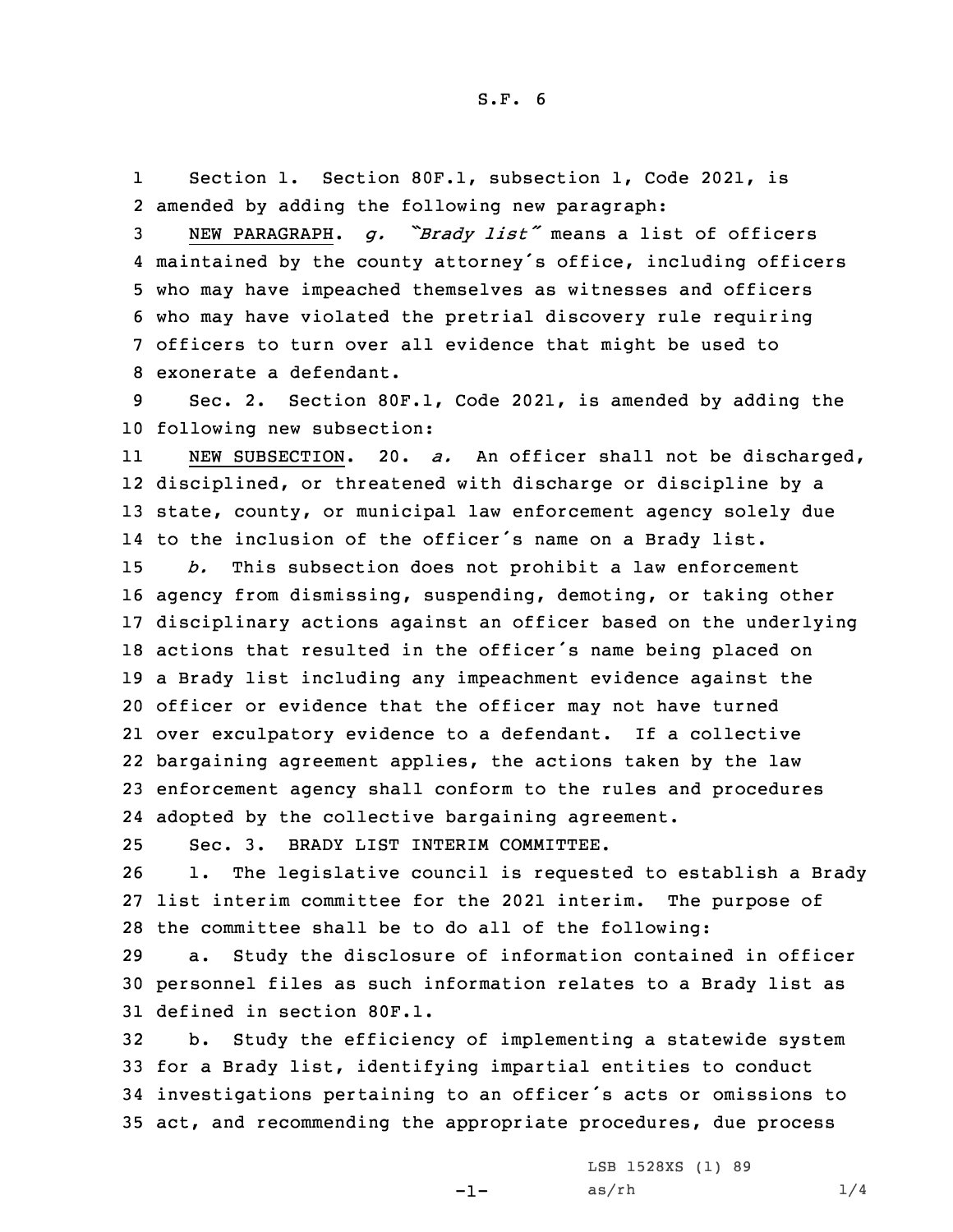1 protections, appeal rights, and criteria for the placement and 2 removal of an officer's name on and from <sup>a</sup> Brady list.

 c. Study any other issues that the committee determines relevant to its objective. The committee may solicit the advice or testimony of any organization or individual with information or expertise relevant to the purpose of the committee.

 2. The committee shall consist of three members of the senate appointed by the majority leader of the senate, two members of the senate appointed by the minority leader of the senate, three members of the house of representatives appointed by the speaker of the house of representatives, and two members of the house of representatives appointed by the minority leader of the house of representatives. Additional committee members shall include the commissioner of the department of public safety or the commissioner's designee, <sup>a</sup> district court judge appointed by the supreme court, and representatives from all of the following: the Iowa county attorneys association, the Iowa sheriffs and deputies association, the Iowa police chiefs association, the Iowa state police association, the Iowa peace officers association, the Iowa professional fire fighters, the Iowa state troopers association, and the Iowa state patrol supervisors association. The Iowa sheriffs and deputies association member representative shall be an officer who does not hold rank.

26 3. The committee shall elect <sup>a</sup> chairperson from the members 27 appointed.

28 4. The committee shall issue <sup>a</sup> report, including findings 29 and recommendations, to the governor and the general assembly 30 no later than December 16, 2021.

## 31 EXPLANATION

32 **The inclusion of this explanation does not constitute agreement with** <sup>33</sup> **the explanation's substance by the members of the general assembly.**

34 This bill relates to police officer disciplinary actions and 35 establishes <sup>a</sup> legislative interim committee.

 $-2-$ 

LSB 1528XS (1) 89  $as/rh$  2/4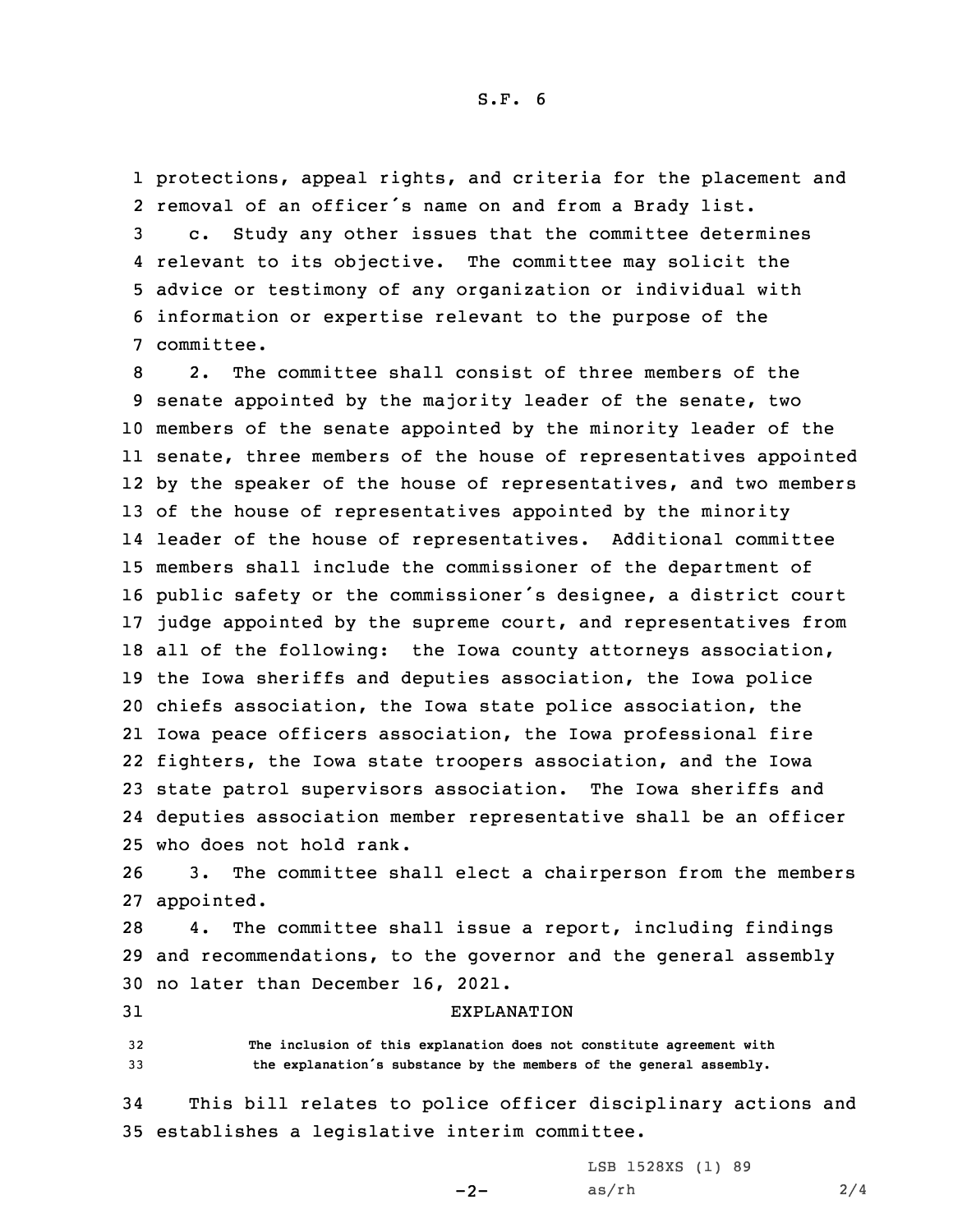1 The bill amends Code chapter 80F, relating to the rights of officers and public safety and emergency personnel. The bill prohibits an officer from being discharged, disciplined, or threatened with discharge or discipline by <sup>a</sup> state, county, or municipal law enforcement agency solely due to the inclusion of the officer's name on <sup>a</sup> Brady list. The bill defines "Brady list" as <sup>a</sup> list of officers maintained by the county attorney's office, including officers who may have impeached themselves as witnesses and officers who may have violated the pretrial discovery rule requiring officers to turn over any evidence that might be used to exonerate <sup>a</sup> defendant. However, <sup>a</sup> law enforcement agency may dismiss, suspend, demote, or take other disciplinary action against an officer based on the underlying actions that resulted in the officer's name being placed on <sup>a</sup> Brady list including any impeachment evidence against the officer or evidence that the officer failed to provide <sup>a</sup> defendant with exculpatory evidence.

 The bill establishes <sup>a</sup> legislative interim committee to study the disclosure of officer personnel files as such information relates to <sup>a</sup> Brady list, study the efficiency of implementing <sup>a</sup> statewide system for <sup>a</sup> Brady list, identify impartial entities to conduct investigations pertaining to an officer's acts and omissions to act, and recommend appropriate procedures, due process protections, appeal rights, and criteria for the placement and removal of an officer's name on and from <sup>a</sup> Brady list. The committee may solicit the advice or testimony of any organization or individual with information or expertise relevant to its study.

 The committee shall consist of 10 legislative members and 10 members representing various interested stakeholder organizations, the department of public safety, and the court. The committee shall issue <sup>a</sup> report, including findings and recommendations, to the governor and the general assembly no later than December 16, 2021.

<sup>35</sup> The bill defines "Brady list" as <sup>a</sup> list of officers

 $-3-$ 

LSB 1528XS (1) 89  $as/rh$   $3/4$